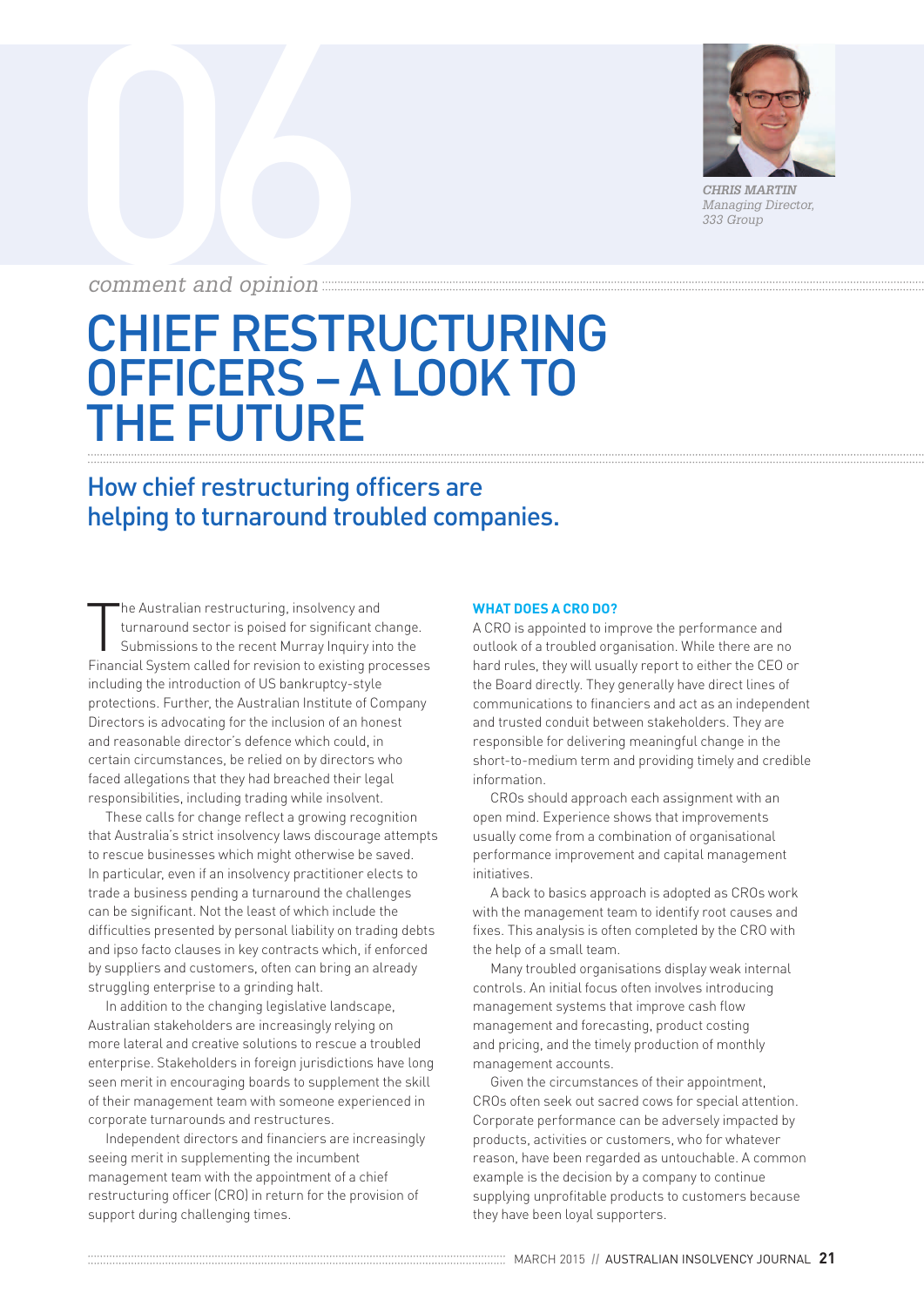It's important not to lose sight of the fact that the goal of the appointment is to ensure the company trades through its current difficulties and emerges stronger. Accordingly, it is critical to provide the management team with the time and space necessary to discharge their day-to-day responsibilities.

The ability to quickly achieve consensus on the remediation path is an important skill that the CRO should possess. Often success is correlated to the speed with which the management team get on board and start working towards an agreed set of goals.

#### **WHO SHOULD ACT AS A CRO?**

CROs come from a variety of backgrounds. Some have deep industry experience whereas others have functional competence in finance, marketing, operations, IT or a combination of these. All are good communicators, have a bias for action and are comfortable making difficult decisions with less than perfect information. They work well in challenging situations and are adept at managing complex and competing stakeholders.

While it is useful to have a working knowledge of insolvency law and practice it does not follow that all insolvency practitioners make effective CROs. While some practitioners do make the transition their success is due to commercial acumen, judgement and experience, as opposed to a detailed knowledge of the insolvency process and reporting obligations.

#### **TIPS AND TRAPS**

Here are five tips and two traps from my experience as a CRO:

#### **Tip 1: Speed is more important than perfection**

Decisions need to be made and actioned in hours, days and weeks. It is important to start generating positive momentum with experienced practitioners targeting low-hanging fruit as the catalyst for more substantive change to follow.

#### **Tip 2: Cash is king**

Cash is always important however in a turnaround environment it is critical. Most CROs quickly move to develop a robust 13 week rolling cash flow. In the early stages managers often have to make daily decisions as to who gets paid and who can wait.

Any action that can quickly generate cash should be identified and implemented. The most obvious initiatives are the tightening of terms, sale of unwanted assets and older inventory, and the conversion of debtors into cash.

#### **Tip 3: Focus on the issues with the highest impact**

Distressed companies have limited financial, operational and strategic bandwidth with which to digest change. It is necessary to focus resources behind fewer but more impactful activities and initiatives. Inexperienced management teams waste precious time attempting to boil the ocean before regrouping and focusing on a smaller list of manageable activities.

#### **Tip 4: Make the tough people calls**

While the CRO should be regarded as supplementary to the incumbent management team the relationship can, understandably at times, be strained. Tension can stem from the fact that the some managers have contributed to the current situation and seek to defend rather than rectify previous decisions. In instances where people need to depart it is best that these changes are made quickly.

#### **Tip 5: Unfreeze the organisation**

Functional silos, internal politics and personal empires always undermine corporate performance. It is important not to underestimate the power of liberating an organisation. In times of crisis, decisions that previously took months can often be made in a period of hours.

#### **Trap 1: Cutting muscle along with fat**

In a distressed environment it is generally accepted that it is better to cut hard and early. It's however important not to confuse removing unnecessary costs with core operating expenditure. Cutting costs indiscriminately may result in higher short term cost savings but in the long run it may result in the organisation being unable to trade out of its current problems.

#### **Trap 2: Focusing solely on survival**

Survival alone should not be the end or ultimate goal. CROs need to keep one eye on the longer term or the organisation they are guiding may risk becoming a so called 'corporate zombie'. These companies live a hand to mouth existence and, while generating sufficient cash flow to carry on trading and paying their bills, have inadequate financial resources to invest in growth or repay debt.

We can expect CROs to play an increasingly important role in overseeing financial restructures and corporate turnarounds in the Australian market. While the role will continue to evolve, it's clear that forward thinking financiers, independent directors and other affected stakeholders have another arrow in their quivers when dealing with troubled companies.